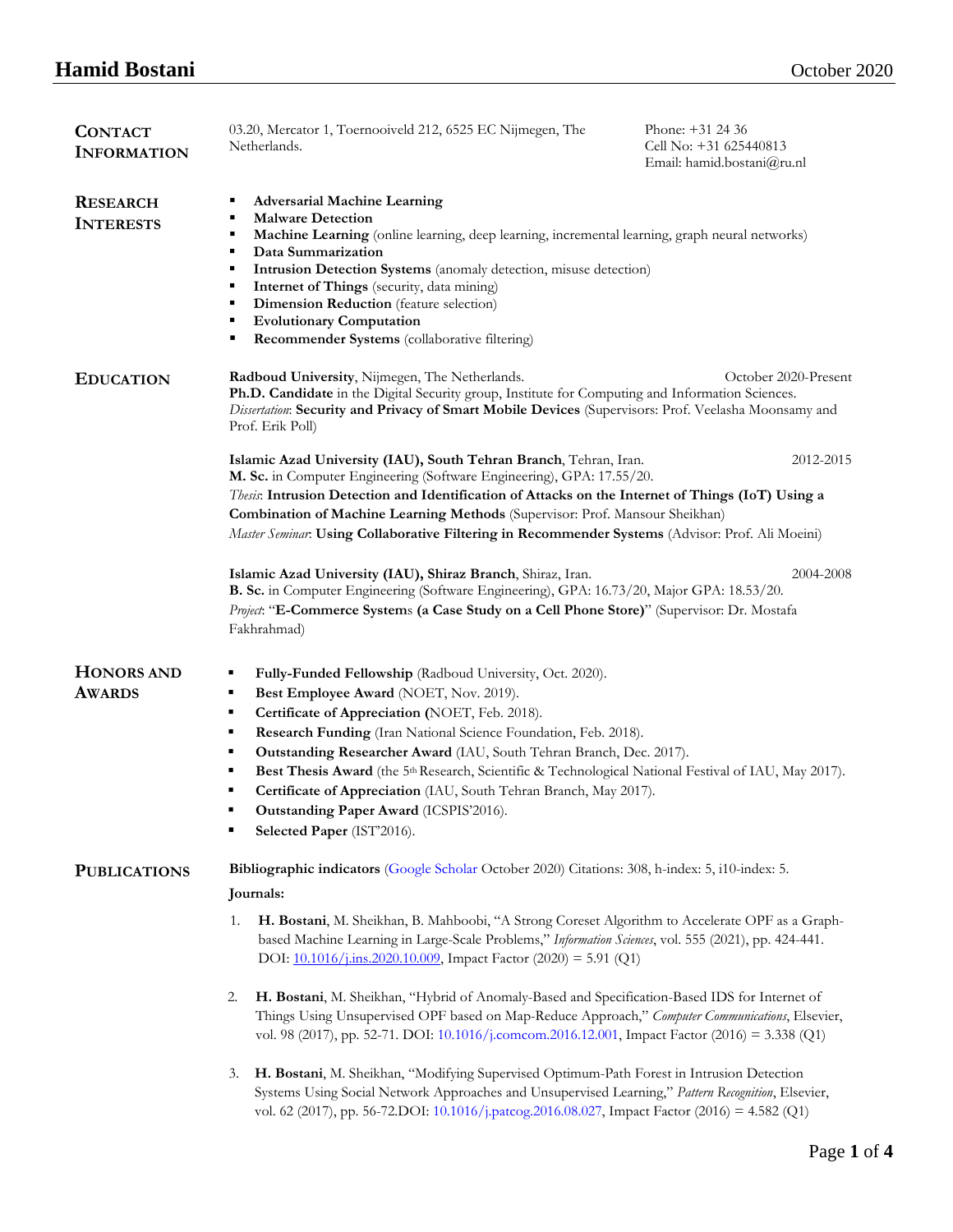- 4. **H. Bostani**, M. Sheikhan, "Hybrid of Binary Gravitational Search Algorithm and Mutual Information for Feature Selection in Intrusion Detection Systems," *Soft Computing*, Springer, vol. 21 (2017), no. 9, pp. 2307-2324.DOI: [10.1007/s00500-015-1942-8,](http://dx.doi.org/10.1007/s00500-015-1942-8) Impact Factor (2016) = 2.472 (Q2)
- 5. M. Sheikhan, **H. Bostani**, "A Security Mechanism for Detecting Intrusions in Internet of Things Using Selected Features Based on MI-BGSA," International Journal of Information  $\mathcal{C}^*$  Communication Technology *Research*, Iran Telecommunication Research Center (ITRC), vol. 9 (2017), no. 2, pp. 53-62[.](http://journal.itrc.ac.ir/article-1-42-en.html) <http://journal.itrc.ac.ir/article-1-42-en.html>

## **Book Chapter:**

6. M. Sheikhan, **H. Bostani**, "Binary Gravitational Search Algorithm (BGSA): Improved Efficiency," *in Encyclopedia of Information Assurance,* Taylor & Francis, 2016. <https://www.taylorfrancis.com/books/9781351235808>

## **Conferences:**

- 7. **H. Bostani**, M. Sheikhan, B. Mahboobi, "Developing a Fast Supervised Optimum-path Forest Based on Coreset," In Proc. *19th International Symposium on Artificial Intelligence and Signal Processing* (AISP'2017), pp. 172-177, 2017. DOI: [10.1109/AISP.2017.8324076](https://doi.org/10.1109/AISP.2017.8324076)
- 8. **H. Bostani**, M. Sheikhan, "Modification of Optimum-Path Forest using Markov Cluster Process Algorithm," In Proc. *2nd International Conference on Signal Processing and Intelligent Systems (*ICSPIS'2016*)*, pp. 1-5, 2016. (Winner of the Outstanding Paper Award) DOI: [10.1109/ICSPIS.2016.7869874](https://doi.org/10.1109/ICSPIS.2016.7869874)
- 9. M. Sheikhan, **H. Bostani**, "A Hybrid Intrusion Detection Architecture for Internet of Things," In Proc. 8<sup>th</sup> International Symposium on Telecommunication (IST'2016), pp. 601-606, 2016. (Selected as one of the Best Papers) DOI[: 10.1109/ISTEL.2016.7881893](https://doi.org/10.1109/ISTEL.2016.7881893)

# **ORAL PRESENTATIONS**

**PROJECTS**

- "Developing a Fast Supervised Optimum-path Forest Based on Coreset," **AISP'2017, Shiraz University, Shiraz, Iran, 25-27 Oct. 2017**.
- "Modification of Optimum-Path Forest using Markov Cluster Process Algorithm," **ICSPIS'2016, Amirkabir University of Technology, Tehran, Iran, 14-15 Dec. 2016**.
- "A Hybrid Intrusion Detection Architecture for Internet of Things," **IST'2016, Iranian Research Institute for Information Science and Technology, Tehran, Iran, 27-28 Sept. 2016**.

#### **OUTSTANDING RESEARCH AND Project Manager** in Developing an Integrated Cloud Infrastructure for NOET to Deliver Online Services Associated with NOET's Mission. January 2020–Present **Senior Researcher** in Developing a New Generation of Optimum-path Forest (OPF) as a Graph-based Machine Learning in Order to Achieve an Efficient Pattern Recognition Tool for Using on Massive Data sets. March 2017–Nov. 2019 **Senior Developer** in Developing a Knowledge-based System based on the Current Legacy Information Systems of the Iranian University Entrance Exams in order to Facilitate Decision-Making May 2013–Nov 2018 **Senior Developer** in Developing an Event-based WSN Simulator Based on RPL (the routing protocol for 6LoWPAN). April– June 2015 **Senior Developer** in Developing an Offline GIS to Facilitate Urban Commuting. April– June 2014 **Senior Researcher** in Standardizing Software Testing at NOET. May- August 2013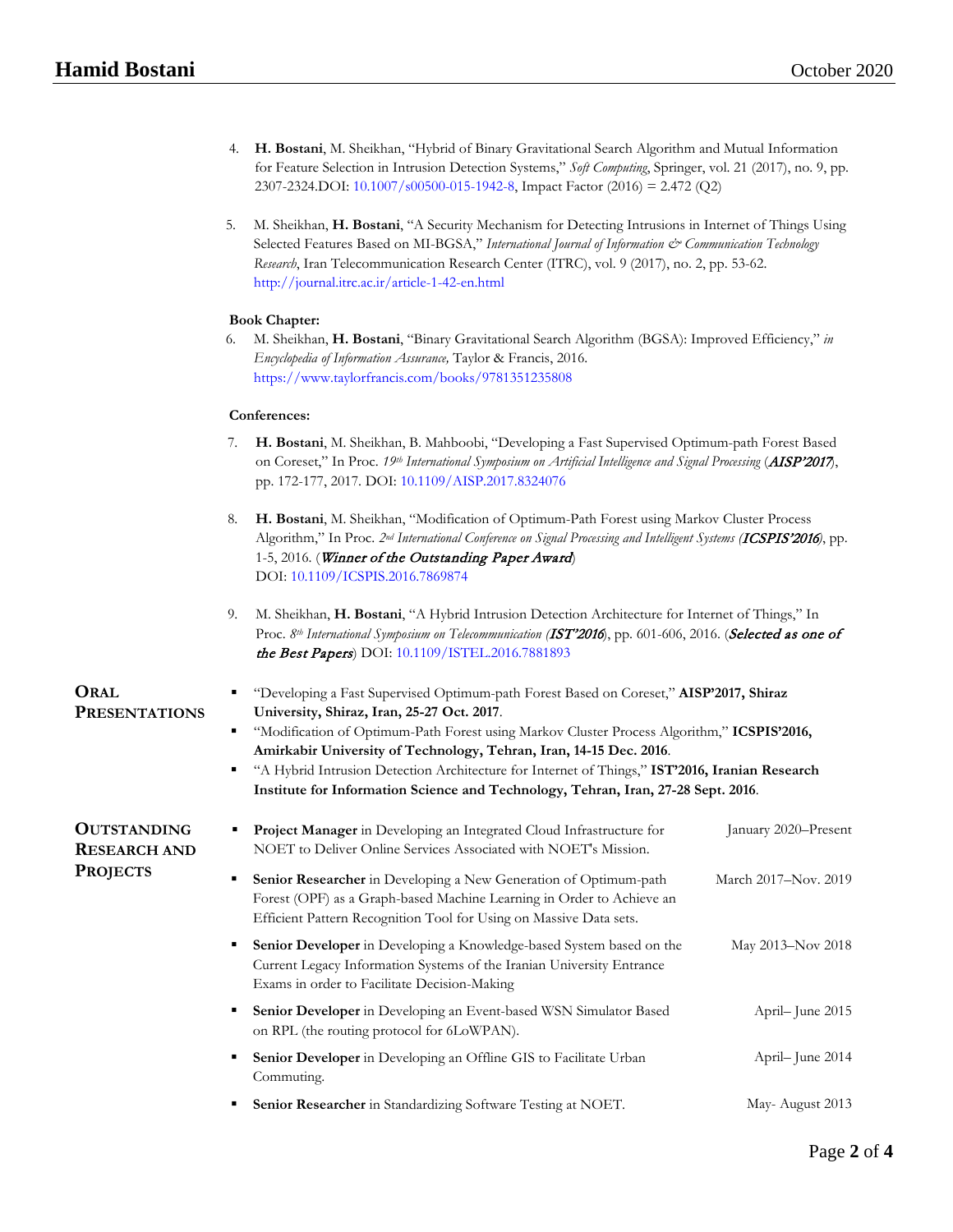# **Hamid Bostani** October 2020

|                                    | Senior Researcher in Presenting a Collaborative Filtering Recommender<br>٠<br>System to Offering the Favorite Major Fields to Students.                                                                                                                                                                                                                                                                                                                                                                                                                                                                                                                                                                                                     | Dec. 2012-February 2013 |  |
|------------------------------------|---------------------------------------------------------------------------------------------------------------------------------------------------------------------------------------------------------------------------------------------------------------------------------------------------------------------------------------------------------------------------------------------------------------------------------------------------------------------------------------------------------------------------------------------------------------------------------------------------------------------------------------------------------------------------------------------------------------------------------------------|-------------------------|--|
| <b>RESEARCH AND</b><br><b>WORK</b> | <b>Research Assistant</b><br>٠<br>Young Researchers and Elite Club of IAU, South Tehran Branch.                                                                                                                                                                                                                                                                                                                                                                                                                                                                                                                                                                                                                                             | August 2017–present     |  |
| <b>EXPERIENCES</b>                 | <b>Research Assistant</b><br>٠<br>Research Center of Modeling and Optimization in Science and<br>Engineering, IAU, South Tehran Branch.                                                                                                                                                                                                                                                                                                                                                                                                                                                                                                                                                                                                     | August 2016–March 2017  |  |
|                                    | <b>Full-Stack Developer</b><br>٠<br>Strategic Analysis and Information Security Group, Department of New<br>Communications, NOET, Tehran, Iran.                                                                                                                                                                                                                                                                                                                                                                                                                                                                                                                                                                                             | September 2012–present  |  |
|                                    | <b>Software Expert</b><br>٠<br>Software Systems Group, Department of Information and Communication<br>Technology, Bank Hekmat Iranian, Tehran, Iran.                                                                                                                                                                                                                                                                                                                                                                                                                                                                                                                                                                                        | April-August 2012       |  |
| <b>SKILLS</b>                      | <b>Professional National Certifications:</b>                                                                                                                                                                                                                                                                                                                                                                                                                                                                                                                                                                                                                                                                                                |                         |  |
|                                    | SQL Server Query Tuning and Optimization, Faratar As Danesh Institute, Tehran, Iran (2018).<br>٠<br>SQL Server 2016 - Design & Implementation, Faratar As Danesh Institute, Tehran, Iran (2018).<br>п<br>Professional SCRUM Master, Faratar As Danesh Institute, Tehran, Iran (2016).<br>٠<br>MCSD Web Pack 2012, Kahkeshane Noor Institute, Tehran, Iran (2016).<br>٠<br>ETL (SSIS) and Data Mining (SSAS) 2012, Faratar As Danesh Institute, Tehran, Iran (2014).<br>п<br>Data Warehousing & OLAP using SSAS 2012, Faratar As Danesh Institute, Tehran, Iran (2014).<br>Ξ<br>Win Application (C# & intro ADO.NET), South Industrial Management Institute, Shiraz, Iran<br>п<br>(2008).<br><b>Computer Knowledge:</b>                      |                         |  |
|                                    |                                                                                                                                                                                                                                                                                                                                                                                                                                                                                                                                                                                                                                                                                                                                             |                         |  |
|                                    | Programming and Scripting: C/C++, C#, SQL, Java, JavaScript, HTLM & CSS, MATLAB, Python.<br>Tools and IDEs: MATLAB Optimization, Fuzzy, and Neural Net Tools, Microsoft Visual Studio,<br>п<br>SQL Server Management Studio, Visual Paradigm, Microsoft Office, Azure Boards.<br>Software Development Technologies: C#.Net Windows Form, ASP.Net Web Form, APS.Net<br>٠<br>MVC, WCF Service, jQuery & AngularJS, ADO.NET Entity Framework, Java 2 Platform Micro<br>Edition (J2ME), Microsoft BI Technologies (Data Quality, Integrated, Analysis, and Reporting<br>Services).<br>Databases and Dataflow Systems: SQL Server (programming), Hadoop.<br>п<br>Software Development Methodologies: RUP, EUP, SCRUM.<br><b>OS:</b> Windows<br>٠ |                         |  |
|                                    | Language Skills:                                                                                                                                                                                                                                                                                                                                                                                                                                                                                                                                                                                                                                                                                                                            |                         |  |
|                                    | Persian (Farsi): Native language<br>English: Fluent, TOEFL (Dec 2019) Internet-Based Test: 84/120 (Reading: 21/30, Listening: 22/30,<br>٠<br>Speaking: 21/30, Writing: 20/30)                                                                                                                                                                                                                                                                                                                                                                                                                                                                                                                                                               |                         |  |
| <b>REFERENCES</b>                  | Dr. Veelasha Moonsamy, Assistant Professor in the Digital Security group, Institute for Computing<br>and Information Sciences, Faculty of Science, Radboud University, Nijmegen, The Netherlands.<br>Office: Room 03.18, Mercator 1<br>Phone: +31 24 3653456<br>Email: v.moonsamy@cs.ru.nl                                                                                                                                                                                                                                                                                                                                                                                                                                                  |                         |  |
|                                    | Dr. Erik Poll, Associate Professor in the Digital Security group, Institute for Computing and                                                                                                                                                                                                                                                                                                                                                                                                                                                                                                                                                                                                                                               |                         |  |

Information Sciences, Faculty of Science, Radboud University, Nijmegen, The Netherlands. Office: Room 03.06, Mercator 1 *Phone:* +31 24 3652710